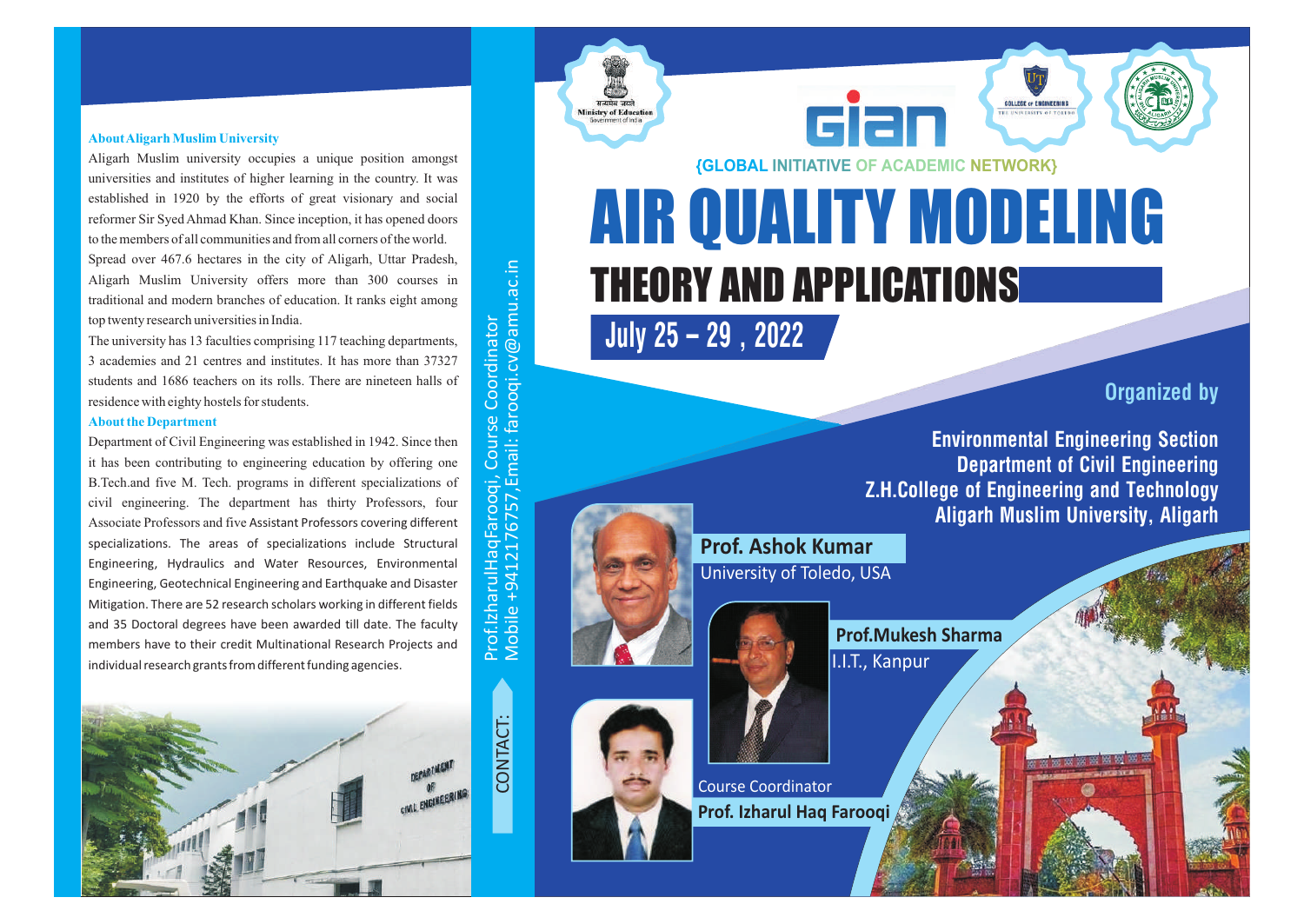

# **AIR QUALITY MODELING: THEORY AND APPLICATIONS**

#### **Overview**

Air pollution is a complex environmental problem in India. Government agencies are involved in reducing the levels of air pollutants throughout India. Air quality modeling is applied in making regulatory decisions in order to control air pollution. This course emphasizes the basic elements of air quality modeling. The course will cover the structure, input data requirements, theoretical framework, and the output from the modeling systems.

The course is intended for scientists and engineers with little or no familiarity of air quality modeling. The participants can expect to gain familiarity with 1) overview of air quality models for point and area sources, 2) input data, 3) theory to compute concentrations under different conditions, 4) results for air quality assessment studies, 5) risk assessment, and 6) Special topics related to India.

### **Objectives: The broad objectives of the course include**

- 1. Development of a strong understanding of air quality models and associated input data
- 2. Role of meteorology
- 3. Modeling theory
- 4. Area source modeling
- 5. Risk modeling and Applications
- 6. Source Apportionment Modelling through Chemical Mass Balance (CMB) and Positive Matrix Factorization (PMF) Techniques

## **Who Can Attend:**

- Ø Faculty from Reputed Academic, Research and Technical institutions.
- **EXECUTE:** Practicing Engineers and Professionals from Govt. and other Institutions
- Ø Students at all levels (BTech/MTech/PhD)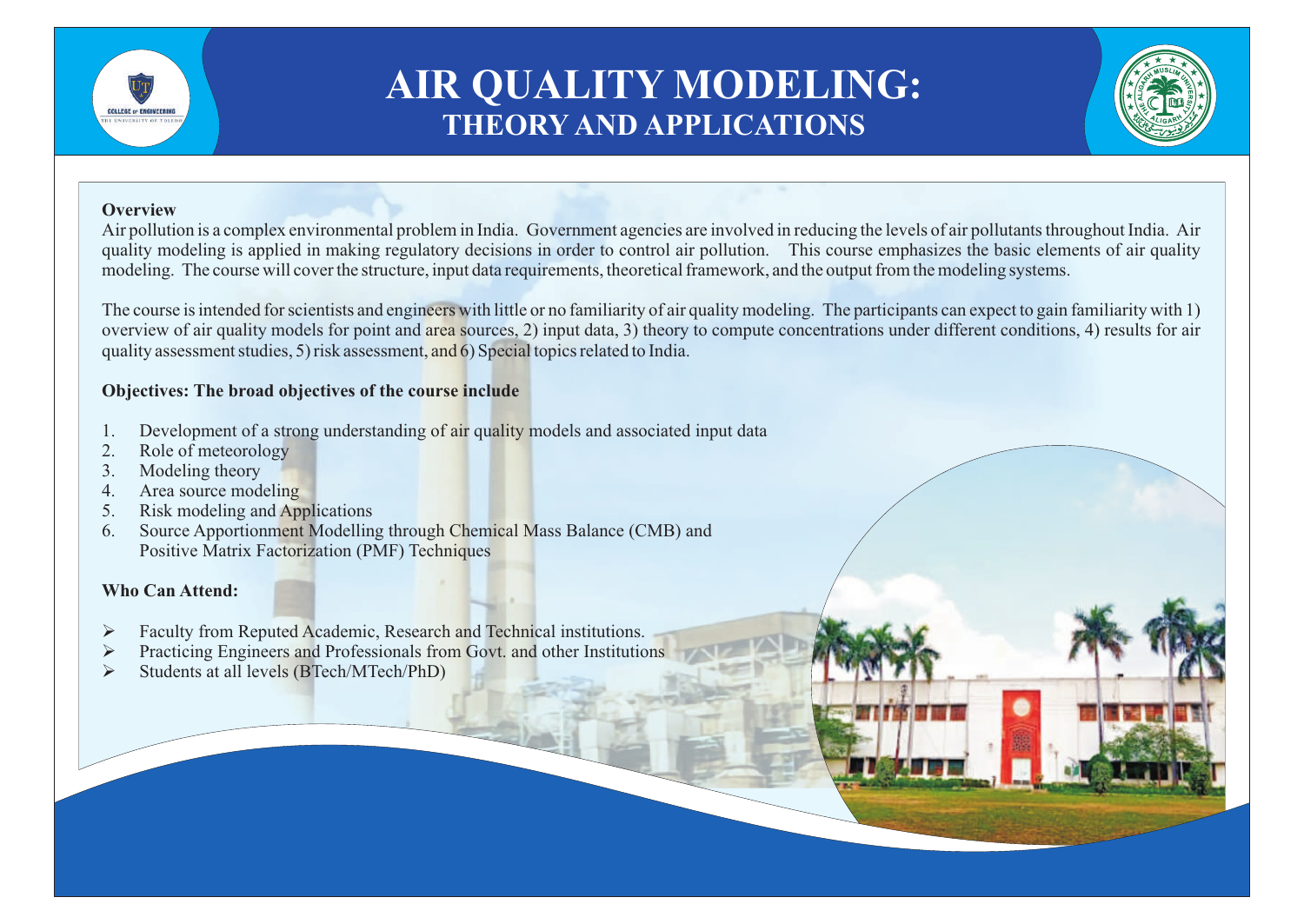

# **AIR QUALITY MODELING: THEORY AND APPLICATIONS**



| <b>Date</b>   | <b>Technical Program</b><br><b>Lecture</b> | <b>Topic</b>                                                                                                                                                                                                                                                                  | <b>Faculty</b>                               | <b>Registration Fee</b>                                                                                                                                                                                                                                                                                                       |                          |
|---------------|--------------------------------------------|-------------------------------------------------------------------------------------------------------------------------------------------------------------------------------------------------------------------------------------------------------------------------------|----------------------------------------------|-------------------------------------------------------------------------------------------------------------------------------------------------------------------------------------------------------------------------------------------------------------------------------------------------------------------------------|--------------------------|
| $25 - 7 - 22$ | Lecture 1                                  | Introduction to Air Quality Modelling                                                                                                                                                                                                                                         | Prof. Ashok Kumar                            | Participants from<br><b>Academic Institutes</b>                                                                                                                                                                                                                                                                               | Rs. 2000/-               |
| $25 - 7 - 22$ | Lecture 2                                  | <b>Atmospheric Metereology</b>                                                                                                                                                                                                                                                | Prof. Ashok Kumar                            |                                                                                                                                                                                                                                                                                                                               |                          |
| $25 - 7 - 22$ | Tutorial 1                                 | <b>Problem Solving Session</b>                                                                                                                                                                                                                                                | Prof. Ashok Kumar and Prof.<br>I.H.Farooqi   | Participants from<br>Industry and Non<br>Academic<br>Organizations<br><b>Research Scholars</b><br>M. Tech Students                                                                                                                                                                                                            | Rs. 3000/-<br>Rs. 1500/- |
| $26 - 7 - 22$ | Lecture 3                                  | Plume Rise and Concentration Calculations from Industrial Stacks                                                                                                                                                                                                              | Prof. Ashok Kumar                            |                                                                                                                                                                                                                                                                                                                               |                          |
| $26 - 7 - 22$ | Lecture 4                                  | Plume Rise: Analytical Solutions, Momentum sources, Buoyant plumes, Semi-<br>empirical equations, Numerical models, Jets                                                                                                                                                      | Prof. Ashok Kumar                            |                                                                                                                                                                                                                                                                                                                               |                          |
| $26 - 7 - 22$ | <b>Tutorial 2</b>                          | <b>Problem Solving Session</b>                                                                                                                                                                                                                                                | Prof. Ashok Kumar and Prof.<br>I.H.Farooqi   |                                                                                                                                                                                                                                                                                                                               |                          |
| $27 - 7 - 22$ | Lecture 5                                  | Area Source Modelling for gaseous and Particulate Releases                                                                                                                                                                                                                    | Prof. Ashok Kumar                            |                                                                                                                                                                                                                                                                                                                               |                          |
| $27 - 7 - 22$ | Lecture 6                                  | <b>USEPA's AERMOD Model and its Applications</b>                                                                                                                                                                                                                              | Prof. Ashok Kumar                            |                                                                                                                                                                                                                                                                                                                               |                          |
| $27 - 7 - 22$ | Tutorial 3                                 | <b>Problem Solving Session</b>                                                                                                                                                                                                                                                | Prof. Ashok Kumar and Prof.<br>I.H.Farooqi   | Mode of Payment In the form of Demand Draft<br>drawn in favor of "AIR QUALITY MODELING"<br><b>Bank Transfer Details</b><br><b>BANK NAME &amp; BRANCH: CANARA BANK</b><br><b>AMU, ALIGARH</b><br><b>BENEFICIARY NAME: AIR QUALITY MODELING</b><br>A/CNO: 110053306297<br>IFSC CODE: CNRB0005247<br><b>MICR CODE: 202015013</b> |                          |
| $28 - 7 - 22$ | Lecture 7                                  | Mobile Source Modeling and Heavy Gas Models                                                                                                                                                                                                                                   | Prof. Ashok Kumar                            |                                                                                                                                                                                                                                                                                                                               |                          |
| $28 - 7 - 22$ | Lecture 8                                  | Model Evaluation and Risk Modeling: Statistical Parameters for Air Quality<br><b>Model Evaluations and Case Histories</b><br>Risk due to air pollutants (NRC Model for Risk Assessment, Environmental Fate<br>and Exposure Algorithms, Linear and Non-Linear Models for Risk) | Prof. Ashok Kumar                            |                                                                                                                                                                                                                                                                                                                               |                          |
| $28 - 7 - 22$ | <b>Tutorial 4</b>                          | <b>Problem Solving Session</b>                                                                                                                                                                                                                                                | Prof. Ashok Kumar and Prof.<br>I.H.Farooqi   |                                                                                                                                                                                                                                                                                                                               |                          |
| $29 - 7 - 22$ | Lecture 9                                  | Source Apportionment Modelling through Chemical Mass Balance (CMB) and<br>Positive Matrix Factorization (PMF) Techniques-Part 1                                                                                                                                               | Prof. Mukesh Sharma                          |                                                                                                                                                                                                                                                                                                                               |                          |
| $29 - 7 - 22$ | Lecture 10                                 | Source Apportionment Modelling through Chemical Mass Balance (CMB) and<br>Positive Matrix Factorization (PMF) Techniques - Part 2                                                                                                                                             | Prof. Mukesh Sharma                          |                                                                                                                                                                                                                                                                                                                               |                          |
| $29 - 7 - 22$ | <b>Tutorial 5</b>                          | <b>Problem Solving Session</b>                                                                                                                                                                                                                                                | Prof. Mukesh Sharma and Prof.<br>I.H.Farooqi |                                                                                                                                                                                                                                                                                                                               |                          |

5124 F